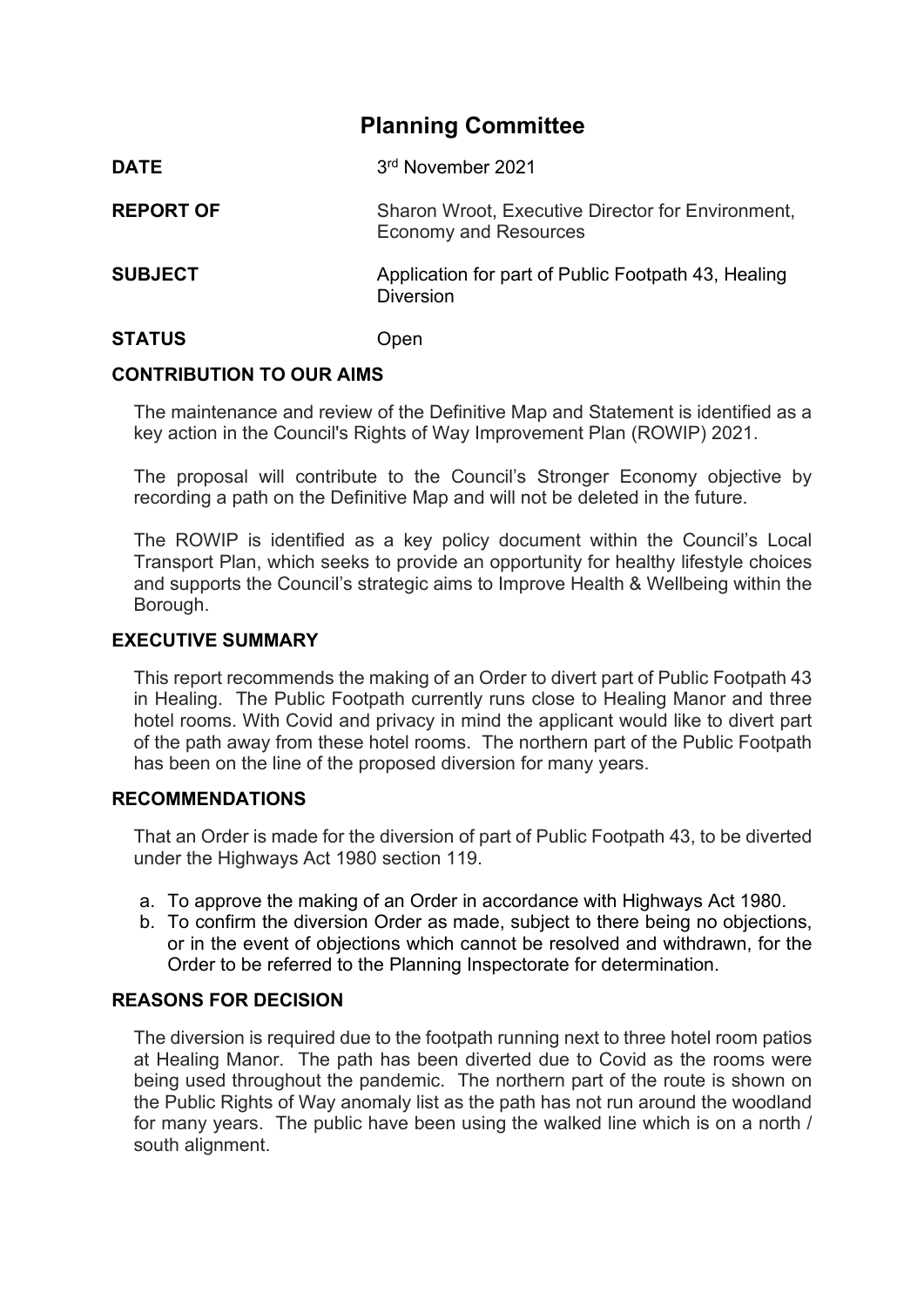It is the opinion of officers that it is appropriate to divert this section of the Public Footpath in the interests of the landowner and public to ensure the line shown on the Definitive Map reflects the line on the ground.

The tests under the Highways Act 1980 section 119 are: is the diverted route be substantially less convenient to the public; and would the diversion not alter any point of termination of the path both termination points meet the same highway.

# **1. BACKGROUND AND ISSUES**

- 1.1 An application was received to divert part of Public Footpath 43 that runs past three hotel rooms from the tenant of Healing Manor on 19<sup>th</sup> March 2021. This part of the path was closed off during the Covid-19 pandemic as the hotel rooms were being used. This is the southern end of this diversion proposal.
- 1.2 The northern section of the path is shown on the Definitive Map running around the woodland however the walked line on the ground is shown running in a more direct north /south alignment and is recorded on the list of anomalies that requires correcting.
- 1.3 The procedures set in Circular 1/09 Rights of Way, advises before an Order is made a consultation is undertaken. A 28-day consultation letter was sent on 8<sup>th</sup> July 2021 to user groups and Ward Councillors. No objections were raised during this period. The Ramblers Association replied stating they have not a problem with the diversion and Councillor Hasthorpe replied saying that he had no issue with this.

# **2. RISKS AND OPPORTUNITIES**

2.1 There is a risk that there could be objections from members of the public or stakeholder groups to the proposed diversion of the path. As mentioned above the pre-Order making consultations have been carried out and no objections were received.

# **3. OTHER OPTIONS CONSIDERED**

3.1 The Council could choose to do nothing and not implement the diversion and leave the path running next to the hotel rooms. This would be unacceptable for the hotel and privacy of these rooms. There is also the northern section of the diversion which is on the list of anomalies, and this would still be diverted at a later date.

# **4. REPUTATION AND COMMUNICATIONS CONSIDERATIONS**

4.1 A pre-Order making 28-day consultation has been undertaken and no issues have been raised.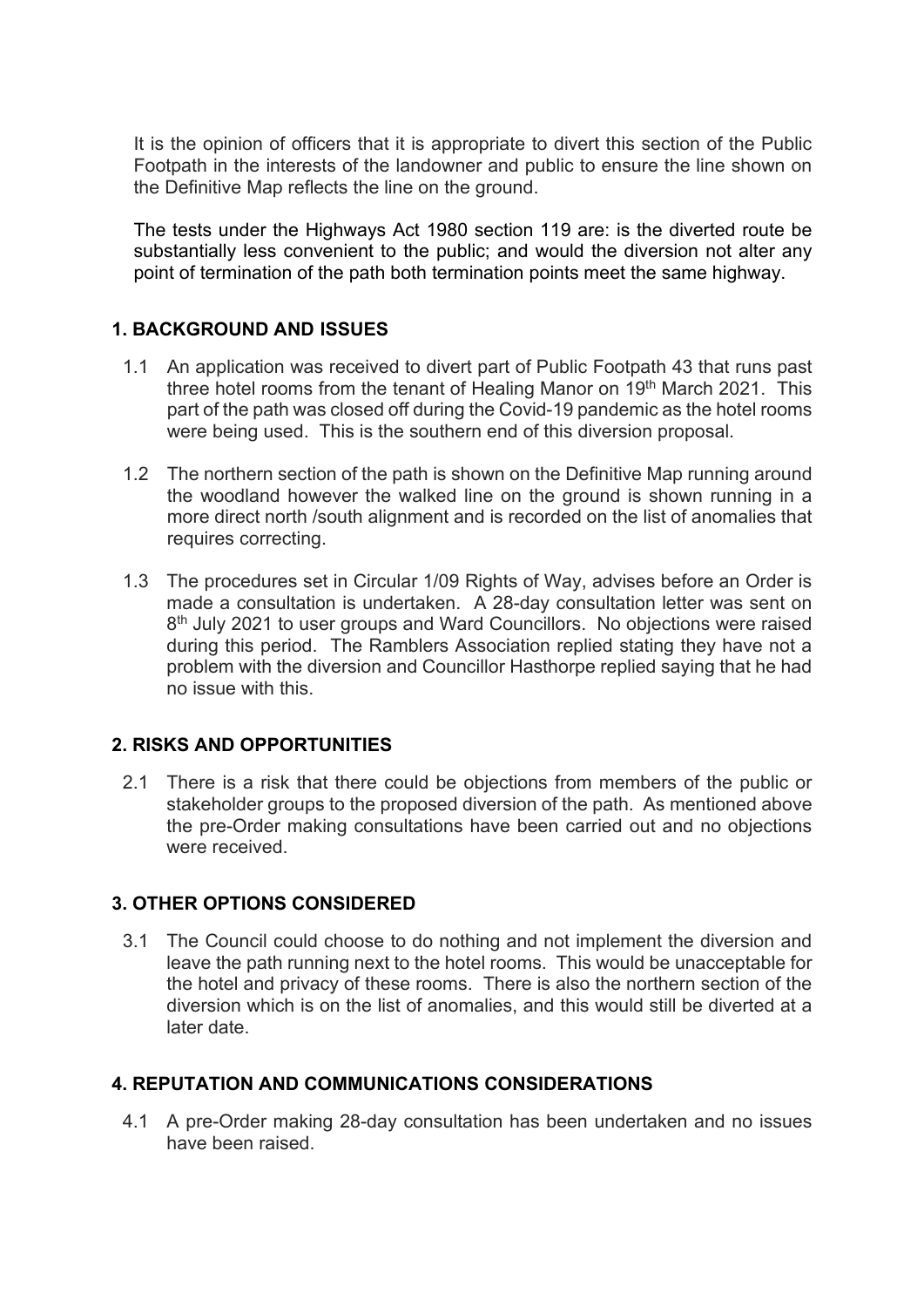# **5. FINANCIAL CONSIDERATIONS**

5.1 If there are objections to the Order and the case goes to the Planning Inspectorate, a public inquiry may be required to make the final decision on the path.

### **6. CLIMATE CHANGE AND ENVIRONMENTAL IMPLICATIONS**

6.1 There are no climate change or environmental implications.

### **7. FINANCIAL IMPLICATIONS**

7.1 The making of the extinguishment order would not result in additional costs to the Council as it will be met by the Regeneration Partnership.

#### **8. LEGAL IMPLICATIONS**

8.1 The relevant tests are laid out in the main body of the report.

### **9. HUMAN RESOURCES IMPLICATIONS**

There are no Human Resource implications.

### **10. WARD IMPLICATIONS**

This path lies within the Wolds Ward.

### **11. BACKGROUND PAPERS**

Public Path Order 42, FP43, Healing

### **12. CONTACT OFFICER(S)**

- Sharon Wroot Executive Director for Environment, Economy and Resources. NELC, Tel: 01472 324423
- Mark Nearney, Assistant Director of Housing, Highways and Transport NELC, Tel: 01472 323105
- Matthew Chaplin, Public Rights of Way Mapping Officer, ENGIE, Tel: 01472 324789

#### **Sharon Wroot Executive Director for Environment, Economy and Resources**